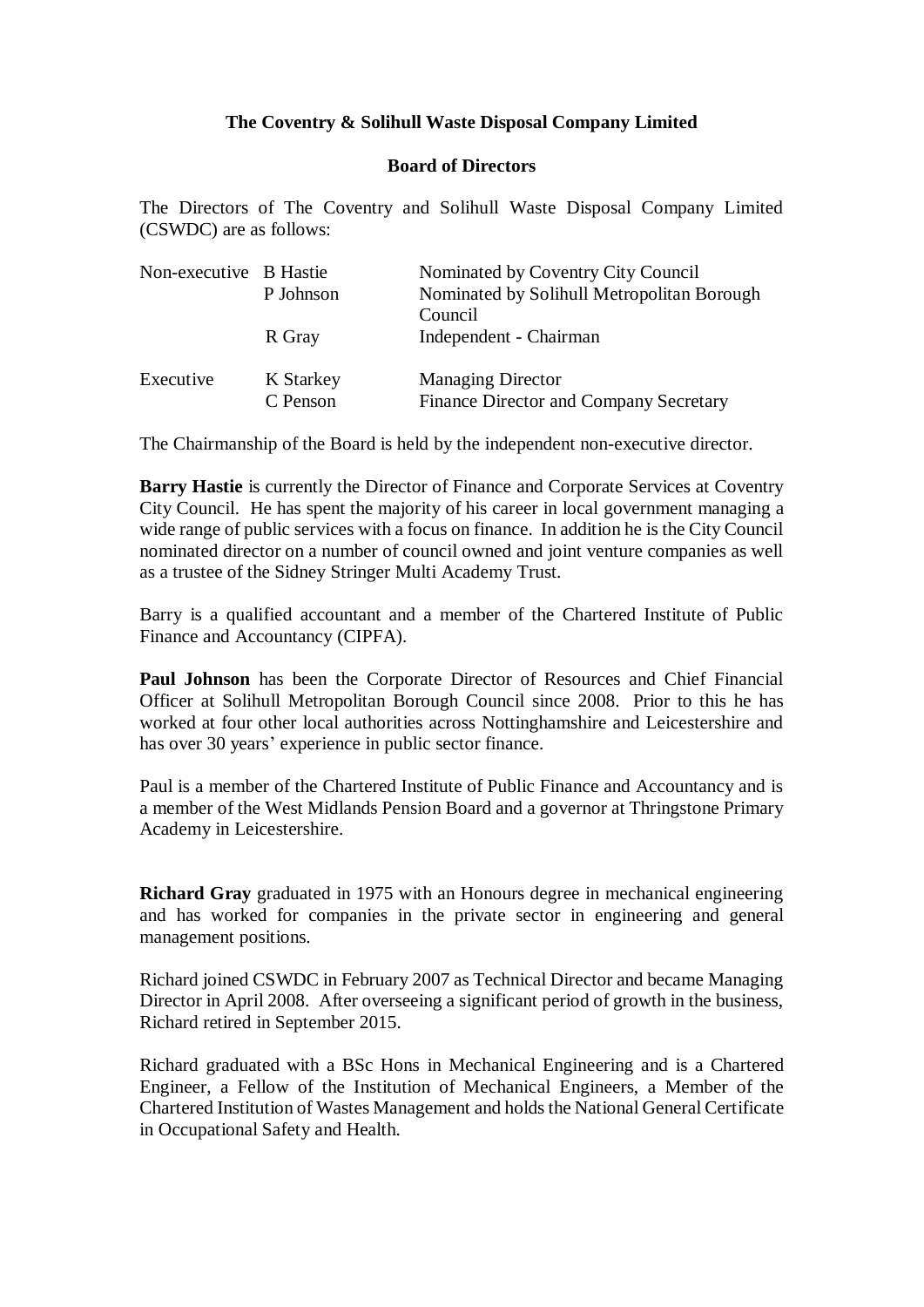**Karl Starkey** leads the Senior Management Team of CSWDC and is responsible to the Board of Directors which in turn is responsible to the Local Authority Shareholders.

The role carries ultimate responsibility for the performance of CSWDC and includes regular reviews of plans and performance with representatives of the Shareholders. Also as Managing Director, Karl guides the Management team through the entire energy from waste process including strategic management, environmental issues, developing resources to achieve strategic growth targets and managing costs through clear commercial focus on business operations.

**Chris Penson** qualified as a Chartered Accountant with KPMG in 1990 and gained experience in audit, taxation, corporate finance and corporate recovery. Chris has worked in the private sector since 1995, taking on a variety of senior finance roles.

Chris joined CSWDC as Finance Director in 2009, assuming responsibility for the financial performance of the Company, including regular reviews of the company's plans and performance with the board and representatives of the shareholders. Chris is responsible for all aspects of financial management and administration including the supervision of the accounts team covering all aspects of day-to-day administration and financial control, as well as taking responsibility for all company secretarial matters.

Chris graduated with BA (Hons) and is a member of the Institute of Chartered Accountants in England and Wales and an Associate Member of the Chartered Institute of Wastes Management.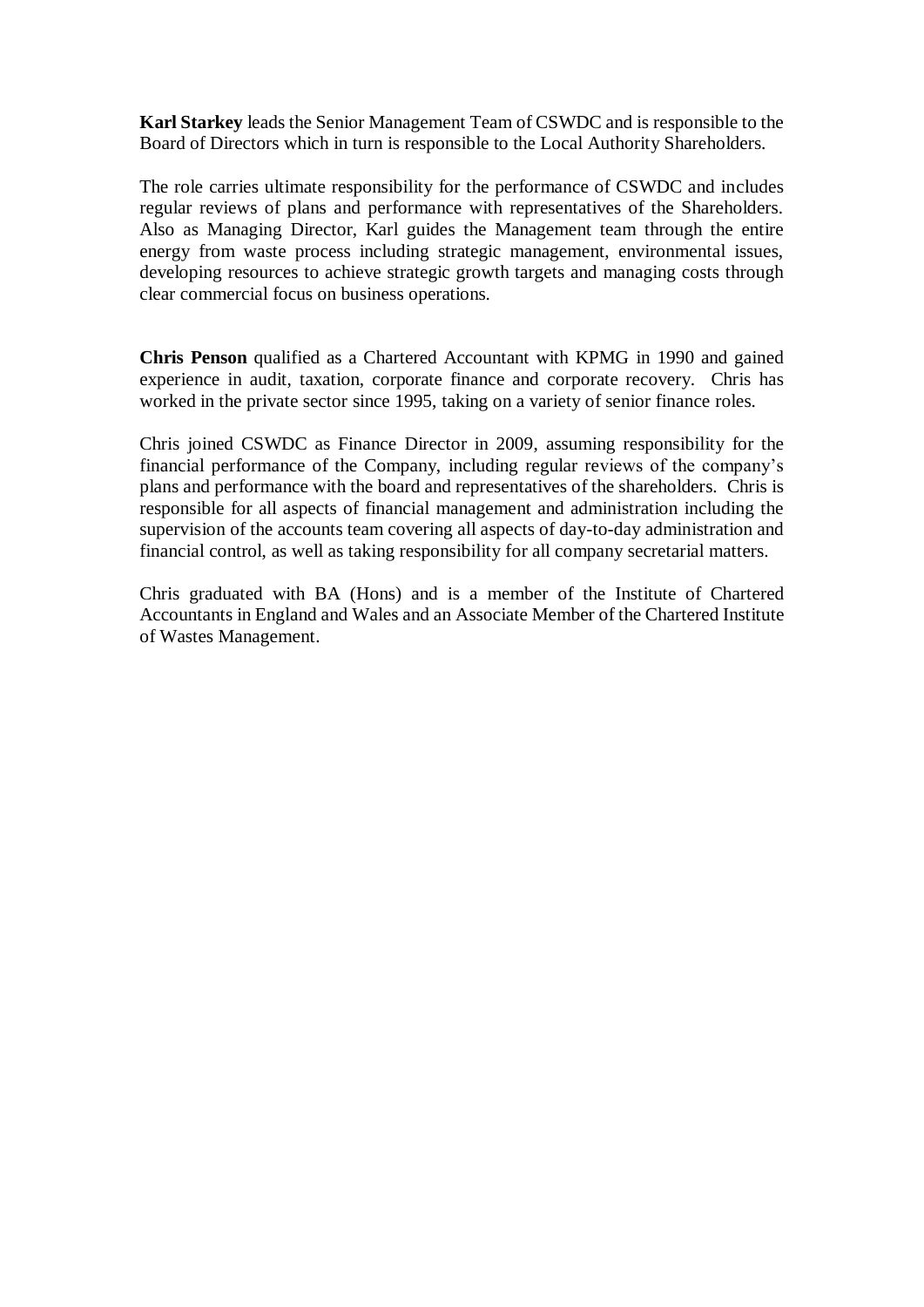## **Senior Management Team**

The Senior Managers of the Company are:

| <b>B</b> Millard | <b>Engineering Manager</b>                 |
|------------------|--------------------------------------------|
| P Burgess        | <b>Plant Operations Manager</b>            |
| E Price          | <b>Environment and Performance Manager</b> |
| R Sahota         | <b>Financial Controller</b>                |

Biographical details of the Senior Managers:

**Ben Millard** graduated in 1997 with an honours degree in Mechanical Engineering and began his working life as an engineer on an Energy from Waste plant. He has since spent several years working for major international companies in both the power and waste management sectors, holding engineering management positions in large power plants and energy from waste projects.

Ben was appointed to the role of Engineering Manager at CSWDC in 2014. He leads the company's Maintenance and Project Engineering Teams, delivering maintenance and overhaul of the plant and the capital project programme. He is a Chartered Engineer and a Member of the Institution of Mechanical Engineers.

**Phil Burgess** began his career as a technician apprentice before moving into technical procurement. Following this he worked in various electrical technician positions for the Ministry of Defence. Since 2007 Phil has worked in the power generation industry working for major international companies, holding both senior operational and plant management positions.

Phil was appointed to the role of Plant Operations Manager in 2022, a position in which he takes responsibility for the Plant Operations function. This includes compliance with all environmental and statutory legislation along with achieving production targets and meeting the day to day requirements of the business.

Phil holds an HNC in Electrical and Electronic Engineering.

**Elaine Price** has an honours degree in Chemical Engineering and a masters in Environmental Chemistry. She also has a Diploma in Management Studies, a City & Guilds in Combustion Plant, as well as a NEBOSH Certificate in Occupational Health & Safety and IOSH qualifications. Elaine is a Member of the Institute of Chemical Engineers.

Elaine has worked as an Operations Manager of blast furnaces, waste incinerators, EfWs and pharmaceutical and chemical production plants. She has also worked at the Environment Agency in EfW regulation.

Elaine was appointed to the role of Compliance and Performance Manager at CSWDC in 2019 with responsibility for the environment, health and safety legislative compliance of the Company. Elaine is also responsible for the efficient management and operation of the Household Waste Recycling and Re-use Centre operated on behalf of Coventry City Council.